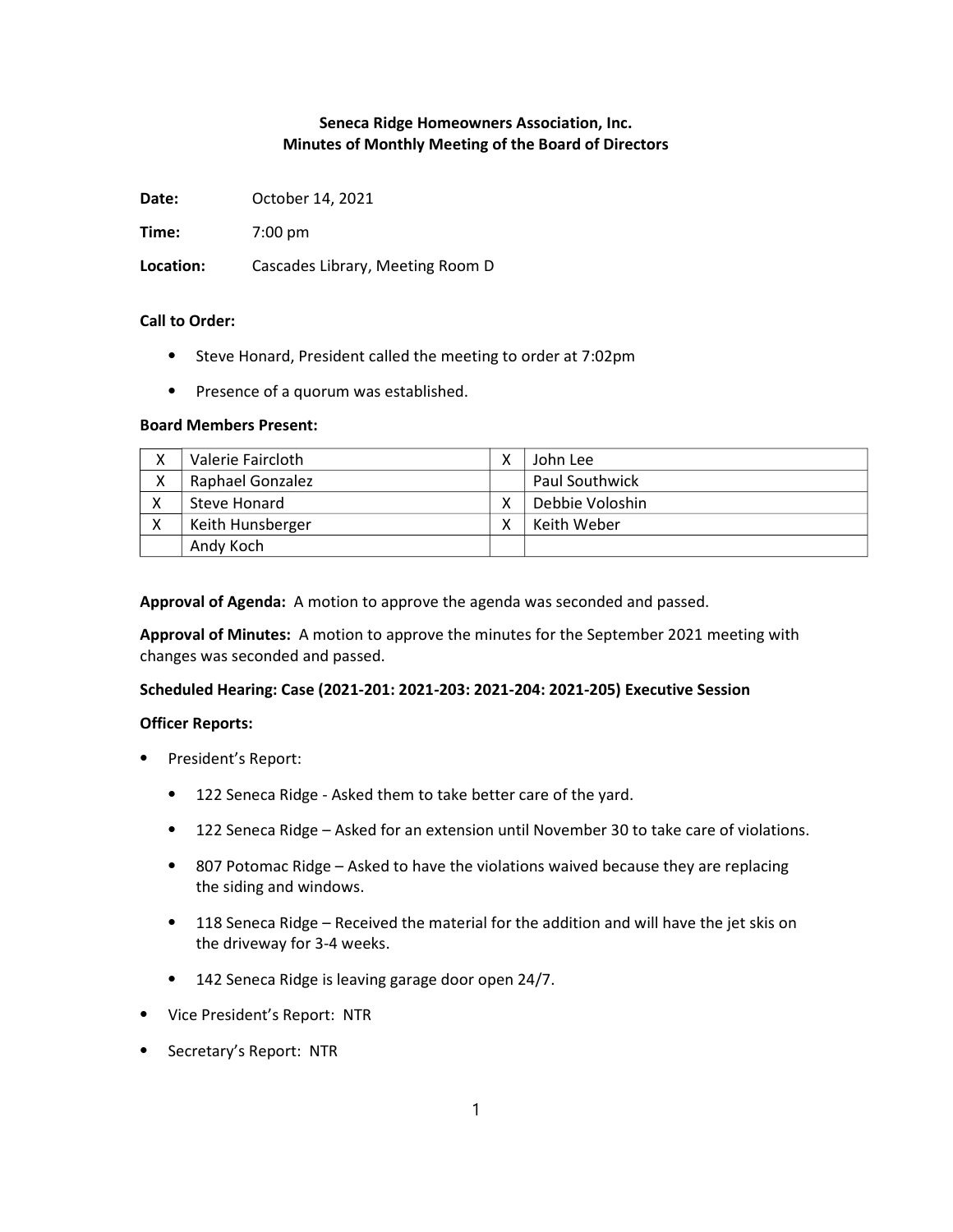- ⦁ Treasurer's Report:
	- Financial Update: Total assets are \$89,541.27, of which \$30,000 are Replacement Reserves
	- ⦁ Reimbursements Requests:
		- ⦁ Valerie submitted receipt for printing of Newsletter for \$62.41.
		- ⦁ Debbie submitted receipt for postage for \$109.50.
		- ⦁ Steve submitted receipt for printing annual notices and postage for \$288.47.
	- ⦁ Dues Report: 180 homeowners have paid dues; 2 outstanding.
	- ⦁ Discuss 2022 Budget: Will go over after annual meeting.

## Member's Open Forum: No members.

## Committee Report:

- ⦁ Social Activities
	- ⦁ Toys for Tots (Dec) Tentative
- ⦁ Common Grounds
	- ⦁ NTR
- ⦁ Architectural Review
	- ⦁ Approved Applications during past month 1 application was submitted and approved for a fence at 345 Silver Ridge.
	- ⦁ Executive Session In Session at 7:10pm Out of Session at 8:00pm
- ⦁ Newsletter Next newsletter scheduled for December. Steve and Val completed Fall 2021 Newsletter. It was delivered.
- ⦁ Facebook All good!

# Unfinished Business – NTR

# New Business:

- Discuss Trash Service No one to champion it.
- ⦁ Discuss Short Term Rentals Email from Board at Countryside. They have Airbnb's and request a 6 month minimum rental. They have not had any problems with it as yet, but are keeping an eye on it.
- ⦁ Discuss Lawyer retainer Lawyer fees are \$420 per hour. Lawyer retainer is \$200 per month (\$2400). That gets us 1 hour of consult and he will attend one Board meeting, and will provide one training session for the Board.

# Adjournment: